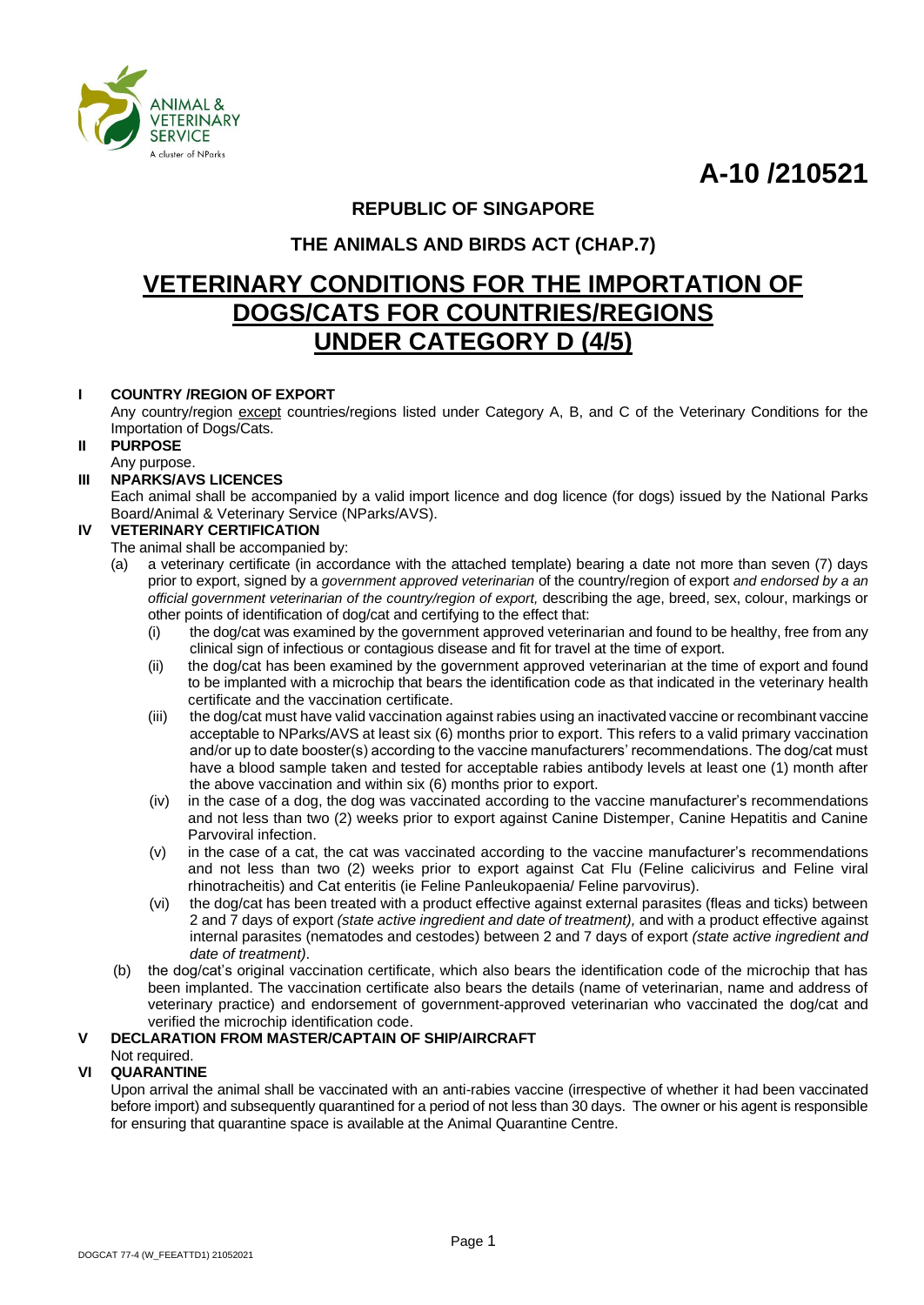

# **A-11 /210521**

#### **VII APPLICATION FOR NPARKS/AVS LICENCES**

Owners or agents importing dogs must apply for the dog licence prior to import licence application. Both licences can be applied at [https://www.nparks.gov.sg/avs/e-services,](https://www.nparks.gov.sg/avs/e-services) 30 days prior to the arrival of animals. The approved dog licence must be attached to the online application of the import licence.

(i) Owners of any dog above 3 months of age must apply for a licence to keep the dog in Singapore. See Fee Schedule: Attachment-1.

#### (ii) Owners should be aware of the conditions of licence for dogs available through NParks/AVS's website ([https://pals.avs.gov.sg](https://pals.avs.gov.sg/)), of which your attention is drawn in particular to the following requirements:

- A maximum of 3 dogs may be kept in private premises.
- Only one (1) dog of an approved breed is allowed in a HDB residential unit.
- The following breeds of dogs must comply with additional conditions listed below Bull Terrier, Doberman Pinscher, Rottweiler, German Shepherd Dog with its related breeds such as the Belgian Shepherd Dog and the East European Shepherd Dog, Mastiffs including the Bull Mastiff, Cane Corso and Dogue De Bordeaux, and crosses between any of the above breeds and other breeds:
	- a. Only one (1) dog from the above breeds is permitted to be kept in a premises.
	- b. The dog must be leashed and securely muzzled when in a public place.
- c. Owners must take up an insurance policy for at least \$100,000 and a banker's guarantee for \$2,000.

For all other animals, the owner or agent must apply for the import licence by submitting an online application through GoBusiness Licensing Portal [\(https://www.gobusiness.gov.sg/licences\)](https://www.gobusiness.gov.sg/licences) 30 days prior to the arrival of animals. The Application and Acceptance for Quarantine of Dogs and Cats at Animal Quarantine Centre must be attached to the online application form.

#### **VIII NOTIFICATION OF ARRIVAL**

The owner or agent must make an appointment for the pet's inspection at least 5 working days before the arrival of the animal by submitting an online booking request via Intelligent Food Approval & Safety Tracking System (iFAST) at <https://ifast.sfa.gov.sg/eserviceweb/>. Please ensure your NParks/AVS Import licence no. & flight details are ready and fill in the required information on your application. Inspections without any prior appointment will be charged \$80.00/hour or part thereof even if performed during office hours.

#### **IX VETERINARY INSPECTION**

On arrival at the port of disembarkation in Singapore, the dog/cat and documents (Import Licence, Veterinary Health Certificate, Dog Licence, Vaccination records and Rabies Serology Test report) shall be presented to and examined by an authorised Veterinary Officer. If the animal is found to be healthy and documents are in order, the animal shall be taken to the Animal Quarantine Centre by a Quarantine officer.

#### **X PENALTY**

All imports must comply fully with the conditions of the Import Licence and Veterinary Conditions, unless prior written approval has been obtained from NParks/AVS. Any consignment of animals or related products that do not meet the requirements may be detained, returned to the country/region of export or destroyed at the discretion of the Director-General, Animal Health and Welfare. In addition, the importer shall be guilty of an offence under the Animals and Birds Act Section 8(1) and shall be liable on conviction to a fine not exceeding \$10,000 or to imprisonment for a term not exceeding 12 months or to both.

- **XI FEES**
	- (i) Import Licence
	- (ii) Accommodation fee at Changi Animal & Plant Quarantine Unit } see Fee Schedule:
	- (iii) Transport charges to Animal Quarantine Centre **1998** 1998 12:4tachment-1
	- (iv) Quarantine fee at Animal Quarantine Centre }
	- (v) Rabies Vaccination  $\}$

#### **XII OTHER REQUIREMENTS/INFORMATION**

(i) Owners should take into account the age and condition of their animals as well as travel and climatic stress when deciding to export their dogs/cats to Singapore.

#### BREED RESTRICTIONS

- (ii) The following breeds of dogs and their crosses are not allowed to be imported into Singapore Pit Bull(which includes the American Pit Bull Terrier also known as the American Pit Bull and Pit Bull Terrier, American Staffordshire Terrier, Staffordshire Bull Terrier, the American Bulldog, and crosses between them and with other breeds) Neapolitan Mastiff, Tosa, Akita, Dogo Argentino, Boerboel, Fila Brasileiro, Perro de Presa Canario and their crosses.
- (iii) Bengal cat crosses imported into Singapore require documentary proof that they are at least a 5th generation cross from the ancestral stock of *Prionailurus bengalensis.* 4th generation crosses and below cannot be imported to Singapore as pets as they are not considered domesticated cats.
- (iv) Savannah cat crosses imported into Singapore require documentary proof that they are at least a 5th generation cross from the ancestral stock of *Leptailurus serval.* 4th generation crosses and below cannot be imported to Singapore as pets as they are not considered domesticated cats.
- (v) Cats are not allowed to be kept in Housing Development Board (HDB) residential units.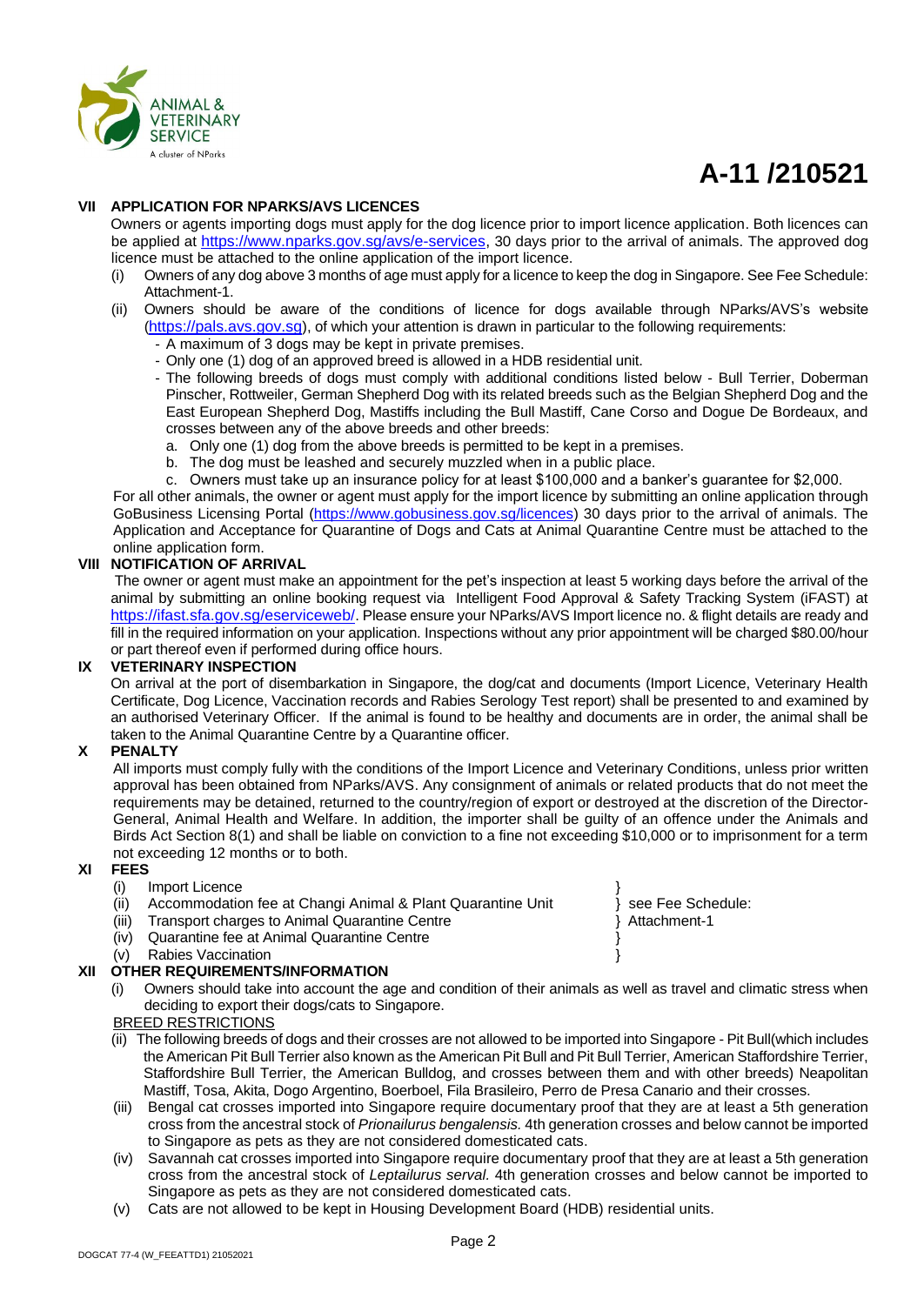

## **A-12 /210521**

#### MICROCHIP

(vi) The microchip that is implanted into the dog/cat must meet with ISO (International Standards Organisation) Standard 11784 or Annex A to ISO Standard 11785. If the dog/cat is implanted with a microchip which does not comply with these stated ISO Standards, the owner of the dog/cat or his authorised agent must provide a reader which is able to read the identification code of the implanted microchip at the point of entry into Singapore.

#### TRANSPORTATION

- (vii) Owners must ensure that the animal has been transported in escape-proof containers conforming to the latest International Air Transport Association's (IATA) Live Animal Regulations.
- (viii) Owners should ensure to the best of their ability that the animal is not pregnant at the time of export. Should the animal whelp in quarantine, the owner must ensure that adequate quarantine facilities and veterinary care are available for the well-being of the newborn animals. The owner must bear any additional costs as a result of such an event.

OTHER LICENCES

(ix) A licence must be obtained from NParksAVS to use any place for exhibition, sale or export of any animal or bird. **OTHERS** 

- (x) Any expenditure incurred in the process of importation shall be borne by the owner or agent. Any loss occasioned during the removal, handling or treatment of an imported dog/cat under the directions of NParks/AVS or occurring during the period of detention in quarantine, shall be borne by the owner or agent.
- (xi) If the animal dies or is destroyed while under the custody of NParks/AVS, NParks/AVS will not be liable for any compensation.
- (xii) Regulations and fees are subject to change without notice notwithstanding the issuance of a licence by NParks/AVS.

#### Please note:

Section 72 of the Animals and Birds Act states that:

*"(1) Any action taken under the provisions of this Act or of any rule, order or direction made or given thereunder in respect of any animal, bird, carcase, article, building or conveyance shall be at the risk of the owner thereof. (2) No liability shall attach to the Board or to any officer thereof in respect of any expense, loss, damage or delay arising in or from the lawful exercise of the powers under this Act.*

Section 78 of the Animals and Birds Act states that:

*"No suit or other legal proceedings shall lie against the Board, the Director-General or any authorised officer, police officer, officer of customs or any other person acting under the direction of the Board or Director-General for anything which is in good faith done in the execution or purported execution of this Act."*

ISSUED BY:

GROUP DIRECTOR, PROFESSIONAL & SCIENTIFIC SERVICES ANIMAL & VETERINARY SERVICE (AVS) JEM OFFICE TOWER 52 JURONG GATEWAY ROAD, #09-01 SINGAPORE 608550

**APPLICATION/ENQUIRIES** GROUP DIRECTOR, VETERINARY HEALTH ANIMAL & VETERINARY SERVICE (AVS) JEM OFFICE TOWER 52 JURONG GATEWAY ROAD, #09-01 SINGAPORE 608550 E-mail[: animal\\_feedback@nparks.gov.sg](mailto:animal_feedback@nparks.gov.sg)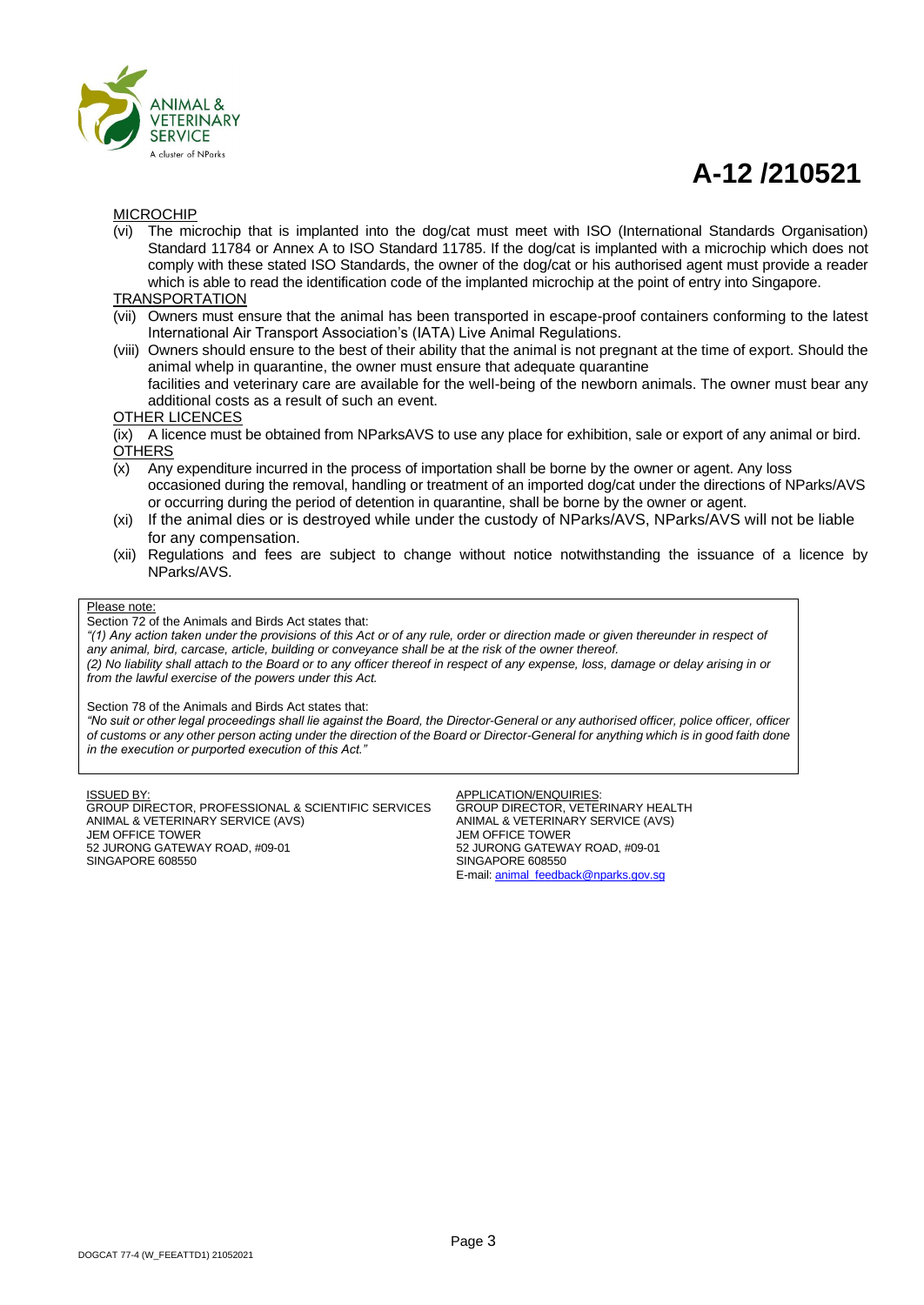

#### **VETERINARY CERTIFICATE FOR THE IMPORT OF DOGS AND CATS INTO SINGAPORE**

*For Category D countries/regions: all countries/regions other than those listed in Categories A, B or C*

NParks/AVS Import Licence No.: \_\_\_\_\_\_\_\_\_\_\_\_\_\_\_Veterinary Certificate No. (if applicable):

**N.B. A valid NParks/AVS Import Licence to import the dog/cat must be obtained before shipment.**

| SECTION I IDENTIFICATION OF THE DOG/CAT |      |                      |        |                                                                                                                   |
|-----------------------------------------|------|----------------------|--------|-------------------------------------------------------------------------------------------------------------------|
| Species: _______________________        |      |                      |        |                                                                                                                   |
|                                         |      |                      |        |                                                                                                                   |
|                                         |      |                      |        |                                                                                                                   |
| Sex (please circle):                    | Male | <b>Neutered Male</b> | Female | Neutered female                                                                                                   |
|                                         |      |                      |        | Age or Date of Birth: _______________________(animal must be at least 12 weeks of age at the time of export)      |
| Colour: ____________________________    |      |                      |        |                                                                                                                   |
|                                         |      |                      |        | [N.B. The following breeds and their crosses are prohibited for import: Pit Bull (including the American Pit Bull |

Terrier also known as the American Pit Bull and Pit Bull Terrier, American Staffordshire Terrier, Staffordshire Bull Terrier, the American Bulldog, and crosses between them and other breeds), Neopolitan Mastiff, Tosa, Akita, Dogo Argentino, Boerboel, Fila Brasileiro, Perro de Presa Canario and their crosses; Bengal and Savannah cat crosses of 4th generation and below.]

Microchip Number:

The animal has been scanned on  $\qquad \qquad$  (day/month/year) prior to export and found to be implanted with a microchip bearing the above microchip number, which is also reflected on the animal's vaccination certificate.

#### **SECTION II ORIGIN OF THE DOG/CAT (indicate the option that applies)**

After due enquiry I am satisfied that the dog/cat (delete as appropriate) identified in this certificate is not under quarantine restriction at the time of export.

#### **SECTION III SANITARY INFORMATION**

I, \_\_\_\_\_\_\_\_\_\_\_\_\_\_\_\_\_\_\_\_\_\_\_\_\_\_\_\_\_\_\_\_\_\_\_\_\_\_\_\_\_\_\_\_\_\_\_\_\_\_\_\_\_\_\_\_\_\_\_\_\_\_\_\_\_ (Name in BLOCK LETTERS), the undersigned veterinarian, being a Government approved veterinarian / Official government veterinarian (delete as appropriate) of  $\blacksquare$   $\blacksquare$  (the country/region of export), certify in respect of the dog/cat (delete as appropriate) described above that:

#### **General Vaccinations (strike out whichever does not apply)**

The dog was vaccinated against Canine Distemper, Canine Infectious Hepatitis, Canine Parvovirus, according to the vaccine manufacturer's recommendations and at least 14 days prior to export.

Date of vaccinations:

Canine distemper: \_\_\_\_\_\_\_\_\_\_\_\_\_\_\_\_\_\_\_\_ (day/month/year)

Canine infectious hepatitis:  $\qquad \qquad$  (day/month/year)

Canine parvovirus: <br>
(day/month/year)

The cat was vaccinated against Feline Calicivirus, Feline Rhinotracheitis Virus andFeline Panleukopenia Virusaccording to the vaccine manufacturer's recommendations and at least 14 days prior to export.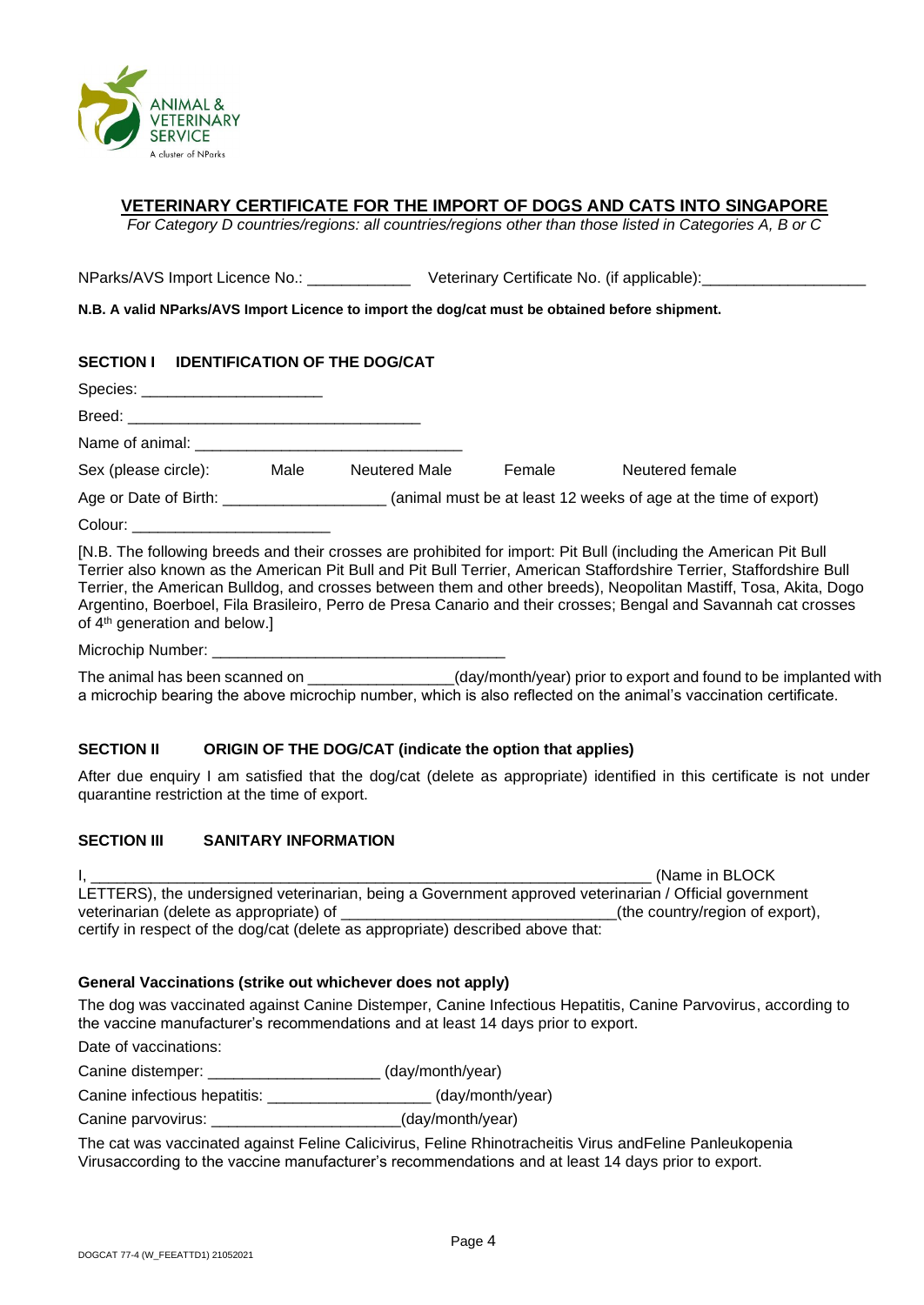

| Date of vaccinations:         |                  |
|-------------------------------|------------------|
| Feline Calicivirus:           | (day/month/year) |
| Feline Rhinotracheitis Virus: | (day/month/year) |
| Feline Panleukopenia Virus:   | (day/month/year) |

#### **Rabies Vaccinations and Serological Testing**

The dog/cat was vaccinated against rabies using an inactivated vaccine or recombinant vaccine acceptable to NParks/AVS at least 6 months prior to export. The vaccination must be a valid primary vaccination or a valid booster vaccination according to the vaccine manufacturer's recommendations.

Date of rabies vaccination: \_\_\_\_\_\_\_\_\_\_\_\_\_\_\_\_\_\_\_\_\_\_ (day/month/year).

At least 1 month (30 days) following the date of this vaccination and within 6 months prior to export, a blood sample was taken from the dog/cat and tested with an OIE-recommended test<sup>1</sup> showing a rabies neutralising antibody titre equal to or greater than 0.5 IU/ml. A valid test report must accompany this certification.

Date of blood sampling: \_\_\_\_\_\_\_\_\_\_\_\_\_\_\_\_\_\_\_\_\_\_\_ (day/month/year)

Rabies neutralising antibody titre: <br>
IU/ml

#### **Dog/cat imported under this protocol and fulfilling the above would be subjected to rabies vaccination on arrival and following which quarantine for a period of not less than 30 days upon import.**

#### **External Parasite Treatment**

The dog/cat was treated with a product effective against external parasites (fleas and ticks) between 2 and 7 days of export.

Date of treatment: \_\_\_\_\_\_\_\_\_\_\_\_\_\_\_\_\_\_\_ (day/month/year)

Name of product: Active ingredient: \_\_\_\_\_\_\_\_\_\_\_\_\_\_\_\_\_\_\_\_

**Internal Parasite Treatment**

The dog/cat was treated with a product effective against internal parasites (nematodes and cestodes) between 2 and 7 days of export.

Date of treatment: \_\_\_\_\_\_\_\_\_\_\_\_\_\_\_\_\_\_\_\_\_\_\_ (day/month/year)

Name of product:

Active ingredient:

#### **Pregnancy (for females)**

After due enquiry I am satisfied that the animal is not pregnant at the time of export.

#### **Prohibited breeds**

After due enquiry I am satisfied that the animal is not one of the prohibited breeds or crosses as listed in Section I.

<sup>&</sup>lt;sup>1</sup> Currently, OIE-recommended tests for international trade for rabies include the Fluorescent Antibody Virus Neutralising (FAVN) Test and the Rapid Fluorescent Focus Inhibition Test (RFFIT).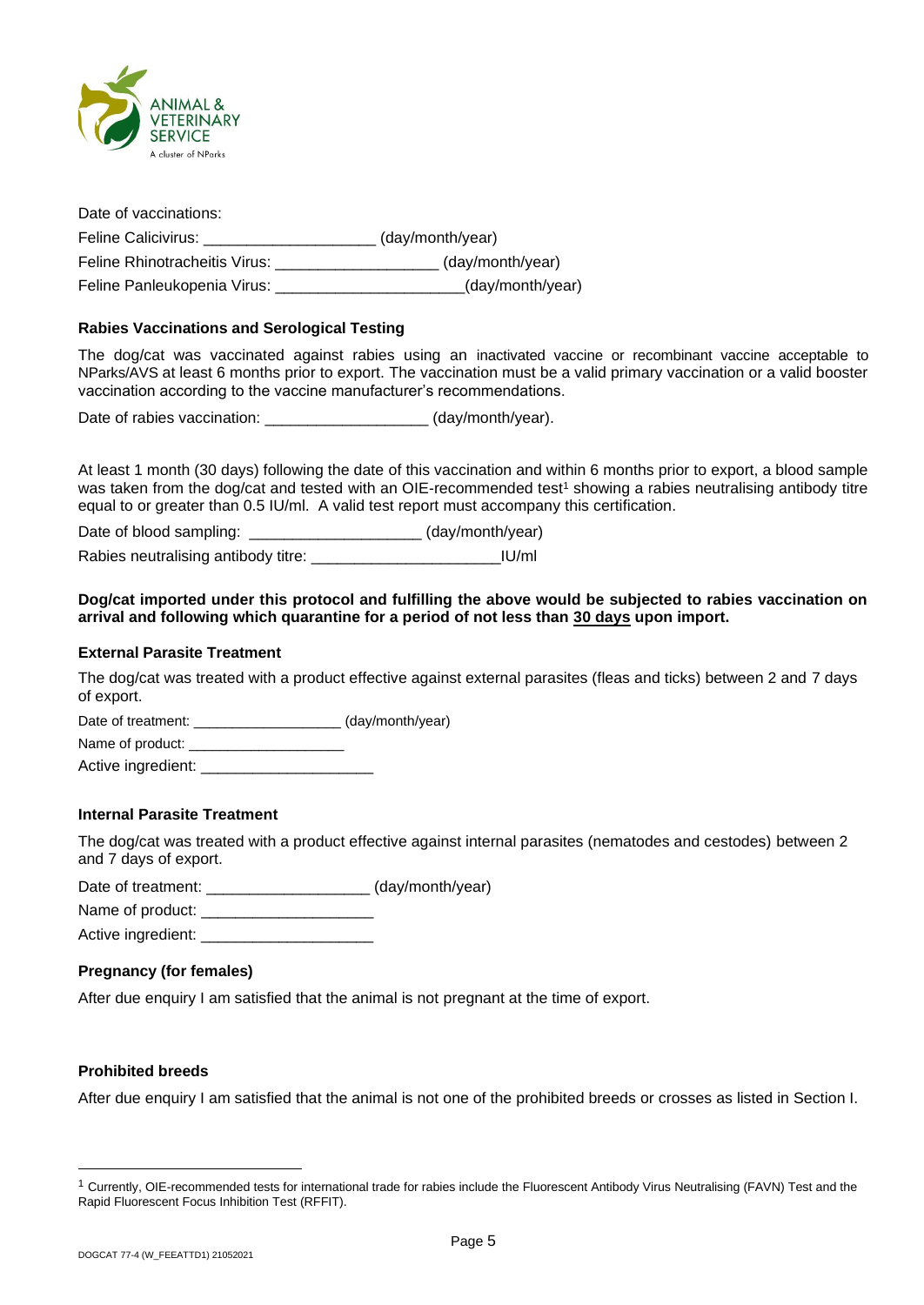

#### **Clinical examination**

Within 7 days of export I have examined the dog/cat and found it to be healthy, free from any clinical sign of infectious or contagious disease and fit for travel at the time of export.

#### **Endorsement**

Sections I to III may be endorsed by a government-approved veterinarian or an official government veterinarian.

| Signature:                                                                                               | Date: | (day/month/year |
|----------------------------------------------------------------------------------------------------------|-------|-----------------|
| Name of government-approved veterinarian or an official government veterinarian (delete as appropriate): |       |                 |

\_\_\_\_\_\_\_\_\_\_\_\_\_\_\_\_\_\_\_\_\_\_\_\_\_\_\_\_\_\_\_\_\_\_\_\_\_\_\_\_\_\_\_\_\_\_\_\_\_\_\_\_\_\_\_\_\_\_\_\_\_\_\_\_\_\_\_\_\_\_\_\_\_\_\_\_\_\_\_\_\_\_\_\_\_\_\_\_\_\_

\_\_\_\_\_\_\_\_\_\_\_\_\_\_\_\_\_\_\_\_\_\_\_\_\_\_\_\_\_\_\_\_\_\_\_\_\_\_\_\_\_\_\_\_\_\_\_\_\_\_\_\_\_\_\_ \_\_\_\_\_\_\_\_\_\_\_\_\_\_\_\_\_\_\_\_\_\_\_\_\_\_\_\_\_\_\_\_\_\_\_\_\_\_\_\_\_\_\_\_\_\_\_\_\_\_\_\_\_\_\_\_

Address, telephone, fax, email of practice: \_\_\_\_\_\_\_\_\_\_\_\_\_\_\_\_\_\_\_\_\_\_\_\_\_\_\_\_\_\_\_\_\_\_\_\_\_\_\_\_\_\_\_\_\_\_\_\_\_\_\_\_\_\_\_\_

#### **SECTION IV (must be endorsed by official government veterinarian)**

|     |             |               |       |    |          |            | (Name in BLOCK LETTERS),                                                     |    |
|-----|-------------|---------------|-------|----|----------|------------|------------------------------------------------------------------------------|----|
| the | undersigned | veterinarian, | beina | an | Official | government | veterinarian                                                                 | of |
|     |             |               |       |    |          |            | (the country/region of export), certify in respect of the dog/cat (delete as |    |

appropriate) described above that:

After due enquiry and examination of documents, the dog/cat is not under quarantine restriction at the time of export.

I have no reason to doubt the truthfulness of the information given in Sections I to III and am satisfied to the best of my ability that the dog/cat certified above meets with the requirements for importation into Singapore.

#### **CERTIFICATION VALIDITY: This certification is valid for seven (7) days.**

\_\_\_\_\_\_\_\_\_\_\_\_\_\_\_\_\_\_\_\_\_\_\_\_\_\_\_\_\_\_\_\_\_\_\_\_\_\_\_\_\_\_\_\_\_\_\_\_\_\_\_\_\_\_\_\_\_

|                                         | Date: |                 | (day/month/year) |
|-----------------------------------------|-------|-----------------|------------------|
|                                         |       |                 |                  |
| Address, telephone, fax, email contact: |       | Official Stamp: |                  |
|                                         |       |                 |                  |
|                                         |       |                 |                  |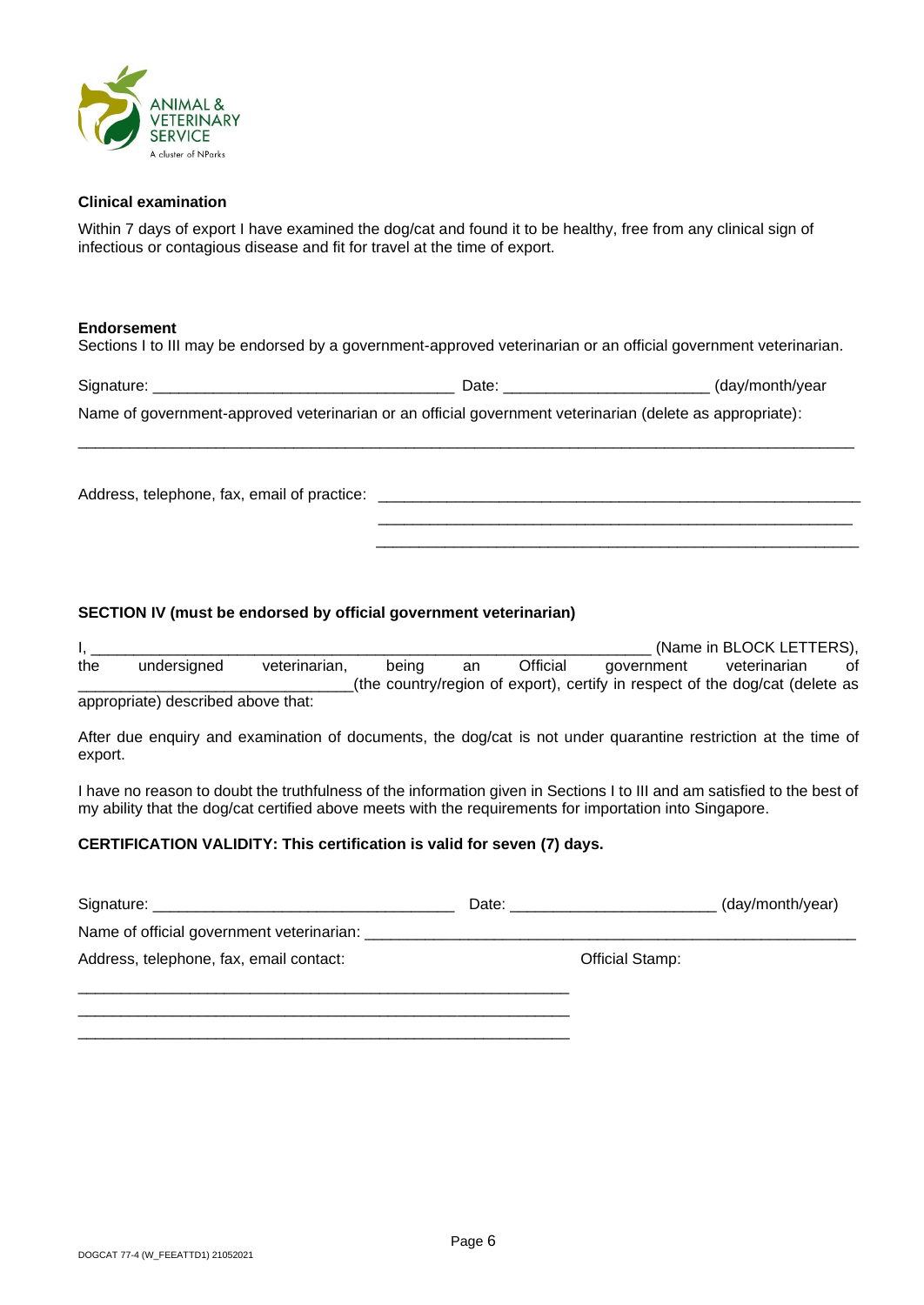

#### **Import Clearance of your pets upon their arrival in Singapore**

#### **Confirmation of import**

- Make an appointment for your pet's inspection by submitting an online booking request via AVS's Intelligent Food Approval & Safety Tracking System (iFAST) at [https://ifast.sfa.gov.sg/eserviceweb/.](https://ifast.sfa.gov.sg/eserviceweb/) Please ensure your AVS Import licence no. & flight details are ready and fill in the required information on your application.
- Inspections without any prior appointment will be charged \$80.00/hour or part thereof during office hours.

#### **If your pet is imported as manifested cargo\***

- Pet animals will now be transferred directly from the aircraft to Changi Animal and Plant Quarantine Station by the relevant ground handling agent (SATS/dnata).
- Upon arrival at the Changi Airfreight Centre, you must present a printed copy of the AVS import licence and your identity card or passport to the Police Pass Office, located at the entrance of the cargo complex, to exchange for a Visitor Pass.
- After you have obtained the Visitor Pass, you must proceed to the cargo office (SATS/dnata) of the relevant airline that carried your pet to Singapore.
- At SATS/ dnata, you must produce the AVS import licence and collect **all** documents accompanying your pet. This includes the pet's original health certificate, original vaccination records, original rabies serology test result, airway bill and Captain's declaration (where applicable).
- If you are importing your pet dog or cat, you must then proceed immediately to CAPQ, located at the Changi Airfreight Centre with your pet's original health certificate, original vaccination records, original rabies serology test result, airway bill and Captain's declaration (where applicable) for inspection and clearance of your pet.
- If you are importing a pet other than dogs and cats e.g. your pet bird, pet rabbit, the airline representative will direct you to the location of the SATS/ dNATA cargo section to claim your pet. You must then proceed immediately to CAPQ, located at the Changi Airfreight Centre with your pet and your pet's original health certificate, original vaccination records, original rabies serology test result, airway bill and Captain's declaration (where applicable) for inspection and clearance of your pet.

#### **Directions to CAPQ from SATS / DNATA**

• Upon leaving the SATS/ dnata building, drive down the Airport Cargo Road until you reach a junction with a "U-turn" sign. Make a "U-turn" and continue along the road. After the bend, there will be a bus stop on the left, turn left into Gate C7 located after the bus stop (look out for green fencing and AVS CAPQ signage).

#### **If your pet is imported as accompanied/ excess baggage**

- Pet animals will be transferred directly from the aircraft to Changi Animal and Plant Quarantine Station by the relevant ground handling agent (SATS/ dnata).
- After you have disembarked from the aircraft, proceed to the "Lost & Found" counter located at the arrival hall near the baggage belt (before Customs/ Immigration Clearance).

Either:

- 1) If your pet travelled with you in the passenger cabin, surrender your pet to the staff at the Lost & Found counter located at the arrival hall near the baggage belt (before Customs/ Immigration Clearance). Your pet will be transferred to CAPQ by the relevant Ground Handling Agent **OR**
- 2) If your pet was checked in under excess baggage, declare your pet to the staff at the Lost & Found counter. Your pet would have been transferred directly from the aircraft to CAPQ by the relevant Ground Handling Agent.
- You will not be allowed to take your pet out of the Customs/ Immigration area in the arrival hall of the Passenger Terminal.
- You must then proceed immediately to CAPQ, located in the Changi Airfreight Centre with your pet's original health certificate, original vaccination records, original rabies serology test result and AVS import licence for inspection and clearance of your pet.

#### **Veterinary Inspection/ Verification of Documents**

- At CAPQ, the AVS officer will verify the AVS import licence, your pet's health certificate in AVS template, vaccination records, rabies serology test result and Captain's declaration(where applicable). The AVS officer will visually inspect your pet to ensure it is clinically healthy, and verify your pet's microchip number.
- For pets that require quarantine upon arrival in Singapore will be held at CAPQ after veterinary inspection. An AVS-appointed transport service will be arranged to send your pet to Animal Quarantine Centre (AQC) to undergo quarantine.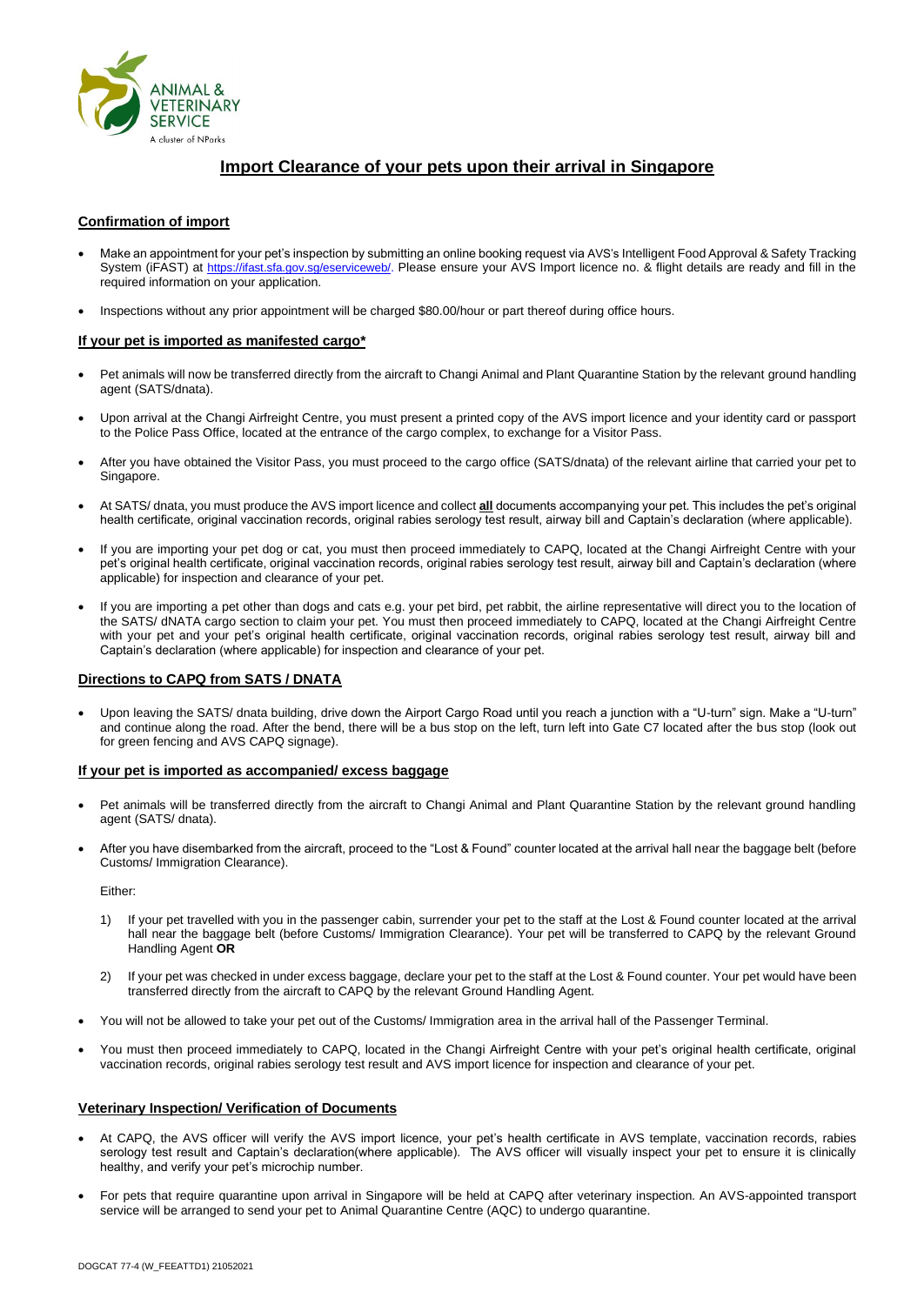

#### **Late arrivals**

• We encourage you to select flights that arrive in Singapore before 8pm (Monday, Wednesday, Friday and Saturday) and 7pm (Tuesday and Thursday) to allow the pets to reach CAPQ during CAPQ's opening hours. CAPQ's opening hours are from 8am-10.30pm (Mondays, Wednesday and Friday), 9am-9pm (Tuesday and Thursday) and 10am-10.30pm (Saturday). CAPQ is closed during public holidays and Sunday. Animals that arrive outside of AVS CAPQ's opening hours will be held at the respective Ground Handling Agents' air-conditioned animal holding room overnight.

Changi Animal & Plant Quarantine Singapore 918104 **Singapore 918104** Lunch: 1-2PM (Office closed)<br>Tel: 6545 7523 **COVID-100 COVID-200** Sundays and Public Holidays: Email: [animal\\_feedback@nparks.gov.sg](mailto:animal_feedback@nparks.gov.sg) Website[: www.nparks.gov.sg/avs](http://www.nparks.gov.sg/avs) **Getting to CAPQ:**

#### **CAPQ Address: CAPQ Operation hours:**

Gate C7, Airport Cargo Road **Mondays, Wednesday, Friday: 8:00AM to 10:30PM**<br>Changi Airfreight Centre **Monday: 8:00AM to 9:00PM**<br>Tuesday, Thursday: 9:00AM to 9:00PM Tuesday, Thursday: 9:00AM to 9:00PM<br>Saturday: 10:00AM to 10:30PM Sundays and Public Holidays: Closed

**By Bus:** 9, 19 and 89 (alight at the 3rd bus stop after Police Pass Office, along Airline Road) **By MRT:** Bedok or Simei (transfer to bus 9), Tampines (transfer to bus 19) **From Airport Passenger Terminal:** Drive or take a taxi to Changi Airfreight Centre (Travel on ECP and exit 2A towards Changi Airfreight Centre)

CAPQ is not located within passenger terminal premises.

#### Please be informed that pets are not allowed on buses and MRT trains.

\*Please note that the above clearance procedure for animals arriving as cargo does not apply to commercially imported animals, such as laboratory animals, small mammals or ornamental birds. For commercial consignments of animals imported by cargo, the importers will need to continue to proceed to SATS/ dnata cargo section to claim the animals. Once the animals are collected, please bring the animals immediately to AVS's CAPQ office for inspection and clearance. Please note that you are not to break the seal (if any) on the animal's cage/crate or take the animal out of the cage/crate.

Updated on 15 March 2022